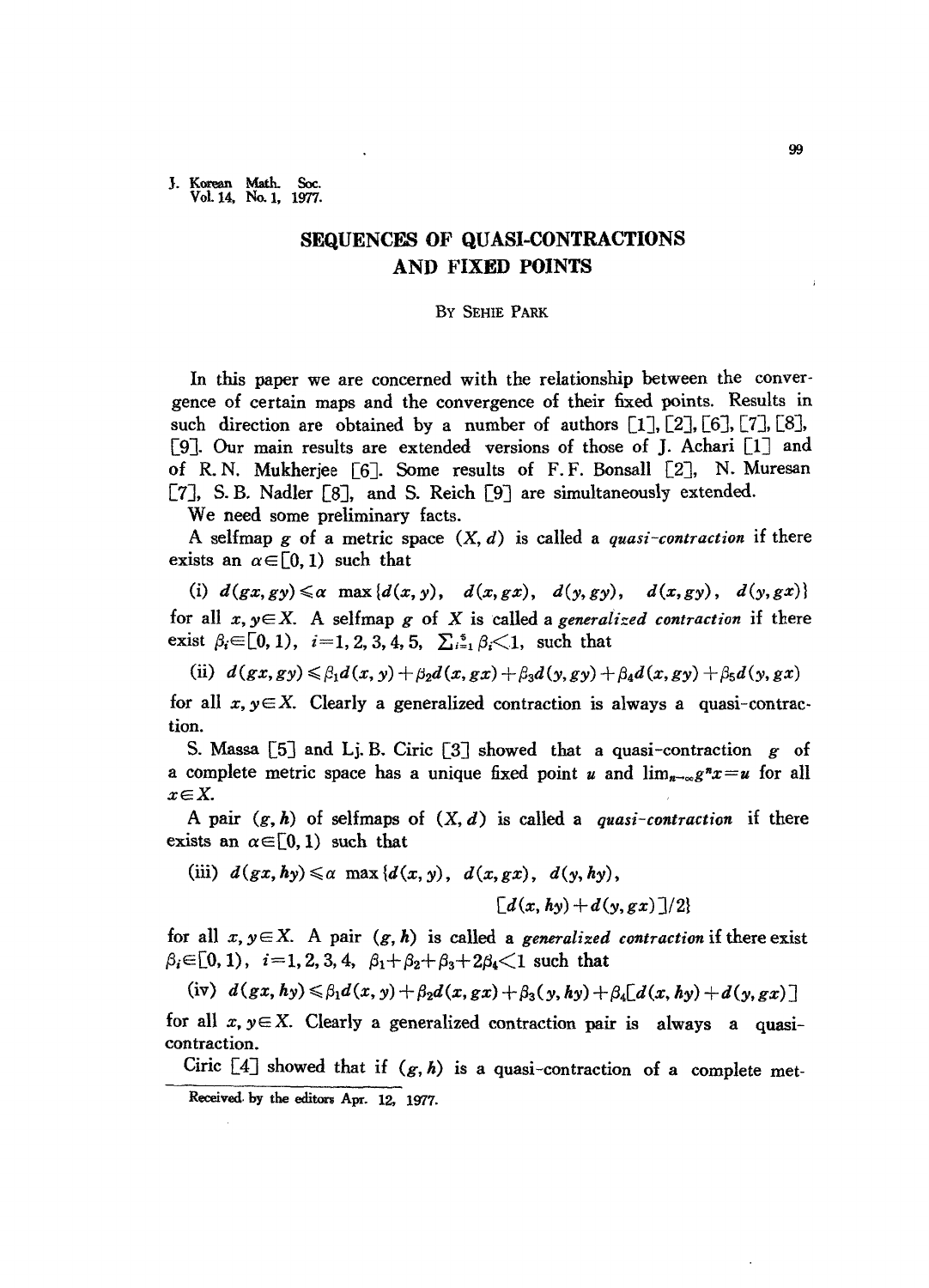## 100 Sehie Park

ric space X then g and *h* have a unique common fixed point *u* and  $\lim_{x\to\infty}x_x$ .  $=$ *u* for all  $x_0 \in X$ , where  $\{x_n\}$  is defined recursively by  $x_1 = gx_0$ ,  $x_2 = hx_1$ ,  $x_3$  $= g x_2, x_4=h x_3, \cdots$ 

In (i) and (iii),  $\alpha$  will be called the *control* constant.

Now we state our results.

THEOREM 1. *Let g,. be a selfmap of a metric space* (X, *d) with a fixed point*  $u_n$  *for* each  $n=1, 2, 3, \cdots$  *and g be a quasi-contraction* of X with *a fixed point*  $u$ . If  ${g_n}$  *converges uniformly to g*, *then*  ${u_n}$  *converges to*  $u$ .

*Proof.* Since  $g_n$  converges uniformly to *g*, for any  $\varepsilon > 0$ , there exists an integer  $N>0$  such that

$$
d(u_n, gu_n) = d(g_n u_n, gu_n) \leq \varepsilon (1-\alpha) / (1+\alpha)
$$
  
for  $n \geq N$ , where  $\alpha$  is the control constant for g. Then

$$
d(u_n, u) = d(u_n, gu) \le d(u_n, gu_n) + d(gu_n, gu)
$$
  
\n
$$
\le d(u_n, gu_n) + \alpha \max \{d(u_n, u), d(u_n, gu_n), d(u, gu),
$$
  
\n
$$
d(u_n, gu), d(u, gu_n)\}
$$
  
\n
$$
\le d(u_n, gu_n) + \alpha \max \{d(u_n, u), d(u_n, gu_n), d(u, gu_n)\}
$$
  
\n
$$
\le d(u_n, gu_n) + \alpha [d(u_n, u) + d(u_n, gu_n)]
$$

and hence we have

$$
d(u_n, u) \leqslant \left[ \left(1+\alpha\right) / \left(1-\alpha\right) \right] d(u_n, gu_n) \leqslant \varepsilon
$$

for  $n \ge N$ .

Note that a fixed point of a quasi-contraction is always unique.

THEOREM 2. Let  $d_n$  be a metric on a set X for each  $n=0, 1, 2, 3, \cdots$  and  ${d_n}_n$   $\infty$  *converge uniformly to*  $d=d_0$ . Let  $g_n$  *be a quasi-contraction* of  $(X, d_n)$ *with the control constant*  $\alpha_n$  *for each*  $n>0$ . If  $g: (X, d) \rightarrow (X, d)$  *is the dpointwise limit of*  ${g_n}_{n=1}^{\infty}$  *and if*  $\alpha_n \rightarrow \alpha \leq 1$ , then g is a quasi-contraction with *the* control constant  $\alpha$ . Furthermore, if each  $g_n$  has a fixed point  $u_n$  and  $g$ *has a fixed point u*, *then*  $\{u_n\}_{n=1}^{\infty}$  *d-converges to u.* 

*Proof.* For any  $x, y \in X$ , we have

$$
d(gx,gy) \leq d(gx,g_nx) + d(g_nx,g_ny) + d(g_ny,gy).
$$

Since  $d_n$  converges uniformly to *d* and  $\alpha_n \rightarrow \alpha$ , for any  $\varepsilon > 0$ , there exists *N*  $>0$  such that for  $n \geq N$  we have  $\alpha_n \leq \alpha + \varepsilon$  and  $|d_n(x, y) - d(x, y)| \leq \varepsilon$  for all  $x, y \in X$ . Then

$$
d(gx, gy) \leq d(gx, g_n x) + d_n(g_n x, g_n y) + \varepsilon + d(g_n y, gy)
$$
  
 
$$
\leq d(gx, g_n x) + \alpha_n \max \{d_n(x, y), d_n(x, g_n x), d_n(y, g_n y), d_n(y, g_n y)\}
$$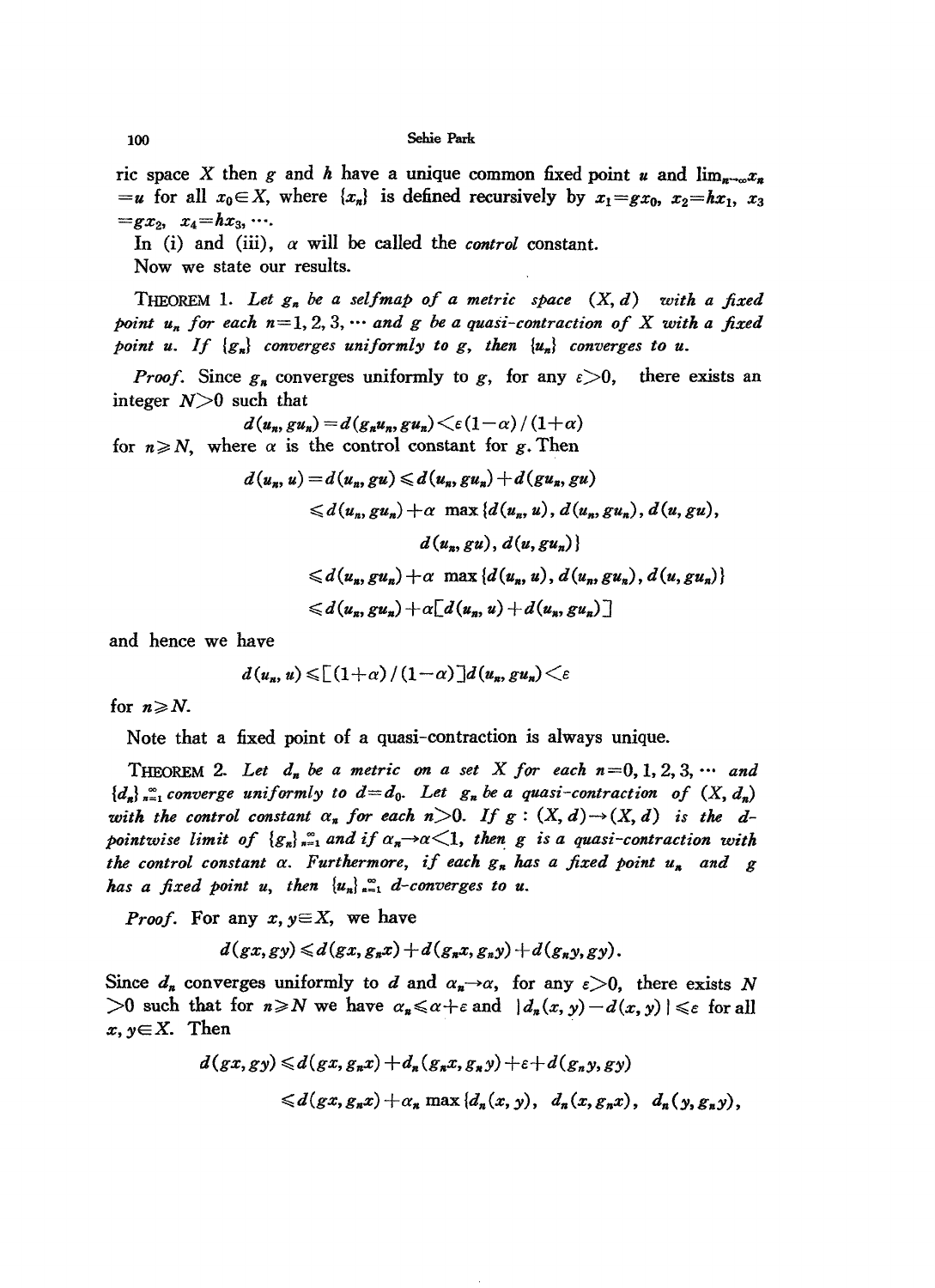Sequences of quasi-conractions and fixed points 101

$$
d_n(x, g_n y), d_n(y, g_n x) + \varepsilon + d(g_n y, g y)
$$
  
\n
$$
\leq d(gx, g_n x) + (\alpha + \varepsilon) \max \{d(x, y) + \varepsilon, d(x, g_n x) + \varepsilon, d(y, g_n y) + \varepsilon, d(y, g_n x) + \varepsilon\} + \varepsilon + d(g_n y, g y)
$$

for all  $x, y \in X$ . Since  $g_n x \longrightarrow g x$  for all  $x \in X$ , we have

$$
d(gx,gy) \leq \alpha \max \{d(x,y), d(x,gx), d(y,gy), d(x,gy), d(y,gx)\}\
$$

This shows that  $g$  is a quasi-contraction.

Furthermore, suppose  $g_n$  has a fixed point  $u_n$  for each  $n>0$  and  $g$  has a fixed point *u*. Then for any  $\varepsilon$ ,  $0 \leq \varepsilon \leq 1-\alpha$ , there exists  $N>0$  such that for  $n \ge N$  we have  $\alpha_n \le \alpha + \varepsilon$ ,  $d(g_nu,gu) = d(g_nu, u) < \varepsilon$  and  $|d_n(x, y) - d(x, y)| < \varepsilon$ for all  $x, y \in X$ . Therefore,

$$
d(u_n, u) \leq d(g_nu_n, g_nu) + d(g_nu, u)
$$
  
\n
$$
\leq d_n(g_nu_n, g_nu) + \varepsilon + \varepsilon
$$
  
\n
$$
\leq \alpha_n \max \{d_n(u_n, u), d_n(u_n, g_nu_n), d_n(u, g_nu),
$$
  
\n
$$
d_n(u_n, g_nu), d_n(u, g_nu_n)\} + 2\varepsilon
$$
  
\n
$$
\leq \alpha_n \big[d_n(u_n, u) + d_n(u, g_nu) \big] + 2\varepsilon
$$
  
\n
$$
\leq (\alpha + \varepsilon) \big[d(u_n, u) + d(u, g_nu) + 2\varepsilon \big] + 2\varepsilon
$$
  
\n
$$
\leq (\alpha + \varepsilon) d(u_n, u) + 3\varepsilon (\alpha + \varepsilon) + 2\varepsilon
$$

for  $n \geq N$  and, hence,

$$
d(u_n, u) \leq (3\varepsilon\alpha + 3\varepsilon^2 + 2\varepsilon) / (1 - \alpha - \varepsilon).
$$

Therefore,  $u_n \longrightarrow u$ . d

COROLLARY 3. Let  $(X, d)$  be a complete metric space and  $g_n$  be a quasi*contraction with the control constant*  $\alpha_n$  *for each*  $n=1, 2, \cdots$ . Let  $u_n$  be the unique *fixed point* of  $g_n$  *for each n. If*  $g: X \rightarrow X$  *is the pointwise limit* of  $\{g_n\}_{n=1}^{\infty}$  *and if*  $\alpha_n \rightarrow \alpha \leq 1$ , then g *is* a quasi-contraction with the control constant  $\alpha$  and lim  $u_n \rightarrow \infty$   $u_n = u$ , the *unique* fixed *point* of *g*.

*Proof.* Note that every quasi-contraction of a complete metric space has a unique fixed point. Then the proof follows from Theorem 2.

In  $\lceil 1 \rceil$  Achari obtained particular forms of Theorems 1, 2 and Corollary 3 for quasi~contractions *g* satisfying the condition

 $d(gx, gy) \leq \alpha \max \{d(x, y), \lceil d(x, gx) + d(y, gy) \rceil/2, \lceil d(x, gy) + d(y, gx) \rceil \}/2$ 

instead of (i), and extended the results of Bonsall  $[2]$  and Nadler  $[8]$  for Banach contractions, that is, maps *g* satisfying (ii) with  $\beta_2 = \beta_3 = \beta_4 = \beta_5 = 0$ .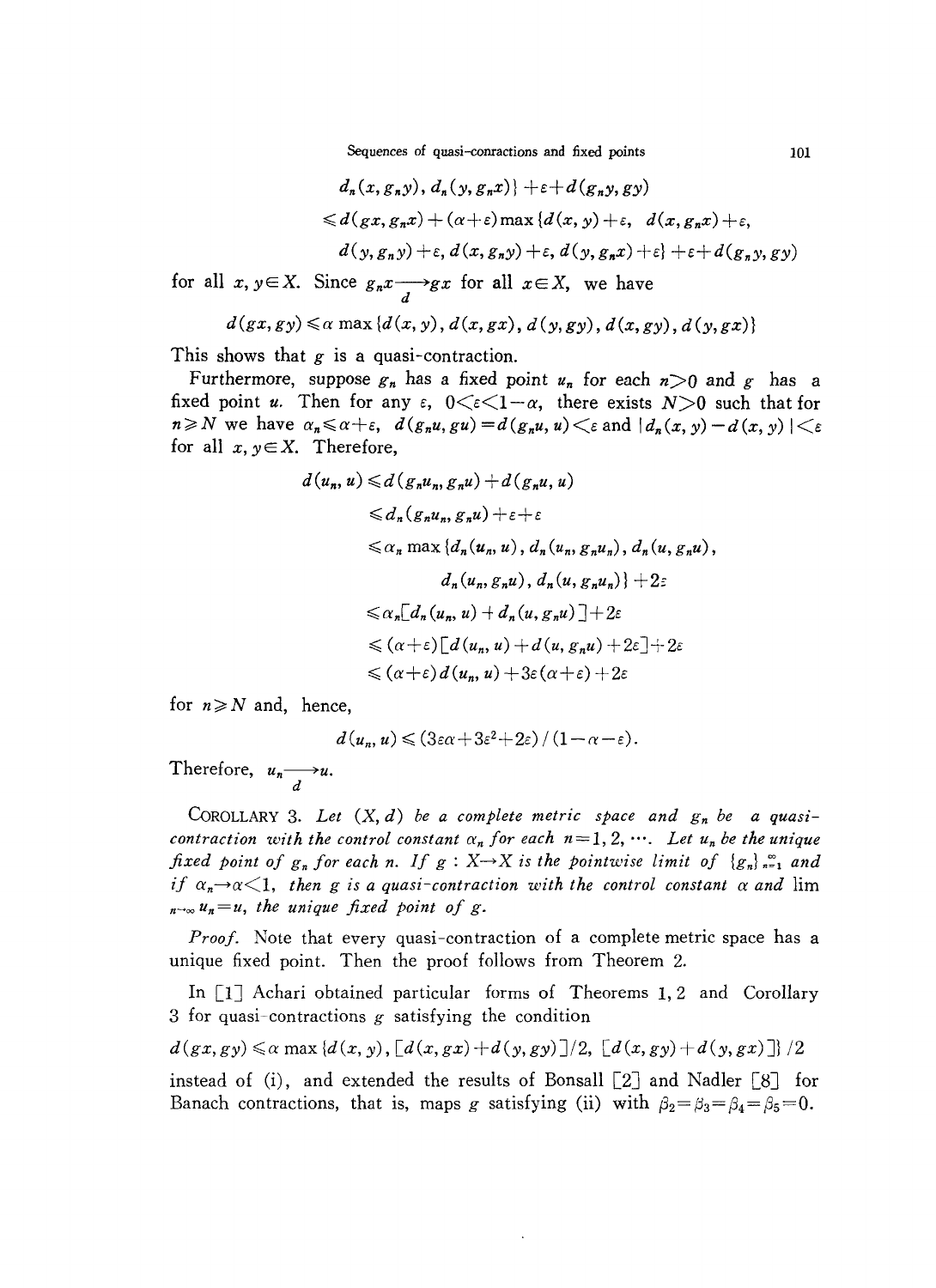102 Sehie Park

In [7] Muresan obtained Theorem 1 for generalized contractions with  $\beta_2$  $=$   $\beta_3$ . In [9] Reich obtained Corollary 3 for generalized contractions with  $\beta_4 = \beta_5 = 0.$ 

Note also that we can extend Corollary 3 by assuming that X is  $g$ -orbitally complete [3J.

Now we have our final result.

THEOREM 4. *Let (X, d) be a complete metric space and {gn}, {kn} le tu:o* sequences of selfmaps of X such that  $(g_n, h_n)$  is a *quasi-contraction* with *a control constant*  $\alpha_n$  *for each*  $n=1,2,\cdots$ . If  $g, h: X \rightarrow X$  are *pointwise limit of*  ${s_n}, {h_n},$  *respectively, and if*  $\alpha_n \rightarrow \alpha \leq 1$ *, then*  $(g, h)$  *is a quasi-contraction with a. Furthermore, the sequence of the unique common fixed point Un of gn and hn converges to the unique common fixed point <sup>u</sup> of <sup>g</sup> and h.*

*Proof.* For any  $x, y \in X$ , we have

$$
d(gx, hy) \leq d(gx, g_nx) + d(g_nx, h_ny) + d(h_ny, hy)
$$
  
\n
$$
\leq d(g_nx, gx) + d(h_ny, hy) + \alpha_n \max \{d(x, y), d(x, g_nx),
$$
  
\n
$$
d(y, h_ny), [d(x, h_ny) + d(y, g_nx)]] \}/2.
$$

Since  $g_n x \rightarrow g x$ ,  $h_n y \rightarrow h y$  and  $\alpha_n \rightarrow \alpha$  as  $n \rightarrow \infty$ , we have

 $d(gx, hy) \leq \alpha \max \{d(x, y), d(x, gx), d(y, hy), [d(x, hy) + d(y, gx)]/2\}.$ Therefore,  $(g, h)$  is a quasi-contraction, and *g* and *h* have a unique common fixed point *u* since X is complete.

Let  $u_n$  be the unique common fixed point of  $g_n$  and  $h_n$  for each *n*. For each  $\varepsilon$ ,  $0 \lt \varepsilon \lt 1 - \alpha$ , there exists  $N > 0$  such that for  $n \ge N$  we have  $d(h_n u, \alpha)$  $u$ ) =  $d(h_nu, hu)$   $\lt$   $(1-\alpha-\varepsilon)\varepsilon/(1+\alpha+\varepsilon)$  and  $\alpha_n \le \alpha+\varepsilon$ . Then

$$
d(u_n, u) \leq d(g_n u_n, h_n u) + d(h_n u, u)
$$
  
\n
$$
\leq \alpha_n \max \{d(u_n, u), d(u_n, g_n u_n), d(u, h_n u),
$$
  
\n
$$
[d(u_n, h_n u) + d(u, g_n u_n)]/2\} + d(h_n u, u)
$$
  
\n
$$
\leq (\alpha + \varepsilon) [d(u_n, u) + d(u, h_n u)] + d(h_n u, u)
$$

and hence

$$
d(u_n, u) \leqslant \left[ \left(1+\alpha+\varepsilon\right)/\left(1-\alpha-\varepsilon\right) \right] d(h_n u, u) \leqslant \varepsilon.
$$

This shows that  $u_n \longrightarrow u$ .

**In** [6J, Mukherjee claimed Theorem 4 for a particular type of generalized contractions satisfying (iv) with  $\beta_1 = \beta_4 = 0$ ,  $\beta_2 = \beta_3$  for all  $x, y \in X$ ,  $x \neq y$ .